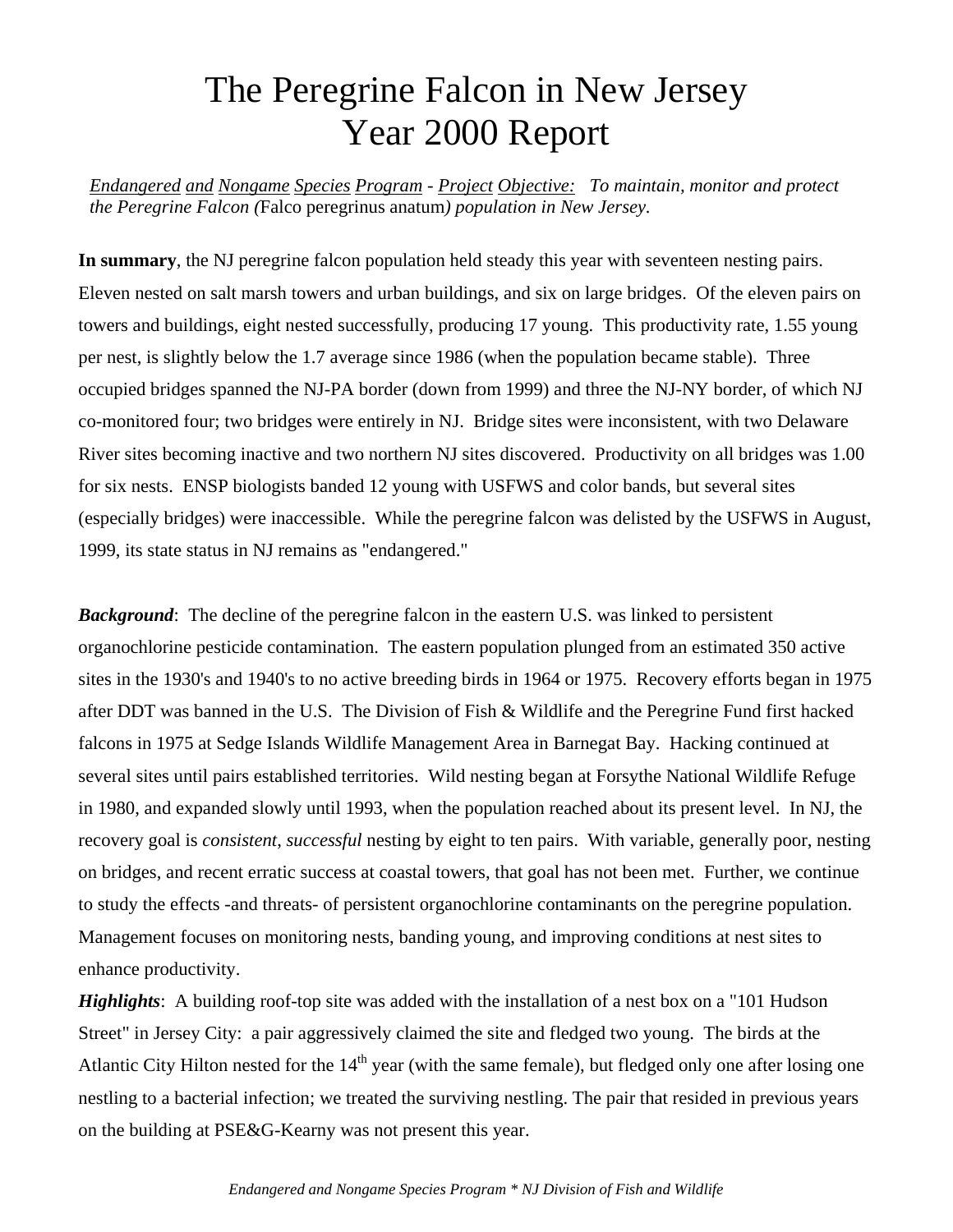At towers, only one site, Forsythe-Brigantine, fledged a full clutch of four young. Swan Bay WMA fledged three, Sedge Island, Forsythe-Barnegat and Heislerville each fledged two young, and Ocean Gate and the Hilton fledged one each. The nest failure at Tuckahoe WMA was caused by crow predation, but the failure at Marmora WMA could not be tracked to a cause. We collected seven addled eggs from five sites, which we will hold for contaminant analysis.

At bridges, volunteer L. Pierson documented one fledgling each at the George Washington Bridge and the Turnpike/Lombardi bridge, and nest failure at the Turnpike/Secaucus bridge. The latter two bridges were new additions in 2000. On the Delaware, two young fledged at the Betsy Ross and Walt Whitman, despite both pairs nesting under the roadway, ignoring the nest boxes above in the superstructure. Birds on the Turnpike Bridge failed.

*Contaminant Studies*: In June, ENSP shipped eight peregrine eggs to a lab for organochlorine pesticide analyses. This work is being funded by the U.S. Fish and Wildlife Service as a cooperative study among four states. Results will be compiled with 1998-99 findings to determine the levels and impacts of contaminants to mid-Atlantic peregrines. Contaminants documented in an earlier study of NJ eggs found PCBs and their dioxin equivalents were at levels which may cause behavioral aberrations in adults. *Recoveries:* We recovered one dead bird, band # 2206-20233, on Margate beach in April. It had been banded the previous June at the Atlantic City Hilton. We continue to see poor fledging and survival in peregrines from the Hilton site.

**Conclusions:** Peregrines experienced average nest success in 2000, their 21<sup>st</sup> year of nesting in NJ. Nest success held steady at 70%, and 17 active pairs fledged 23 young. We need to continue the investigation of contaminants in unhatched, salvaged eggs. We believe that close monitoring of nesting pairs and behavior is essential to observe the subtle signs of contaminant problems. In addition, management of nesting pairs and nest sites is essential to maintain peregrines in NJ; bridge-nesting birds are especially vulnerable to nest site problems. With management and the cooperation of bridge personnel, these sites can help support the population.

*Our Thanks To*: Volunteers who protect and watch over peregrine falcons in NJ, including Linn Pierson, Pete McLain, McDuffy Barrow, Tracy Casselman, Sue and Mark Canale, Tim Jankowski, Larry Walton, Keith and Jackie Parker, Bob Kozinsky, Don Bonica, Steve Calvanese, Paula Cunningham, Atlantic City Hilton staff, Forsythe NWR staff and volunteers, Delaware River Port Authority staff, AT&T staff, PSE&G staff, and all others who support conservation of wildlife.

*Prepared by Kathleen Clark, Principal Zoologist*